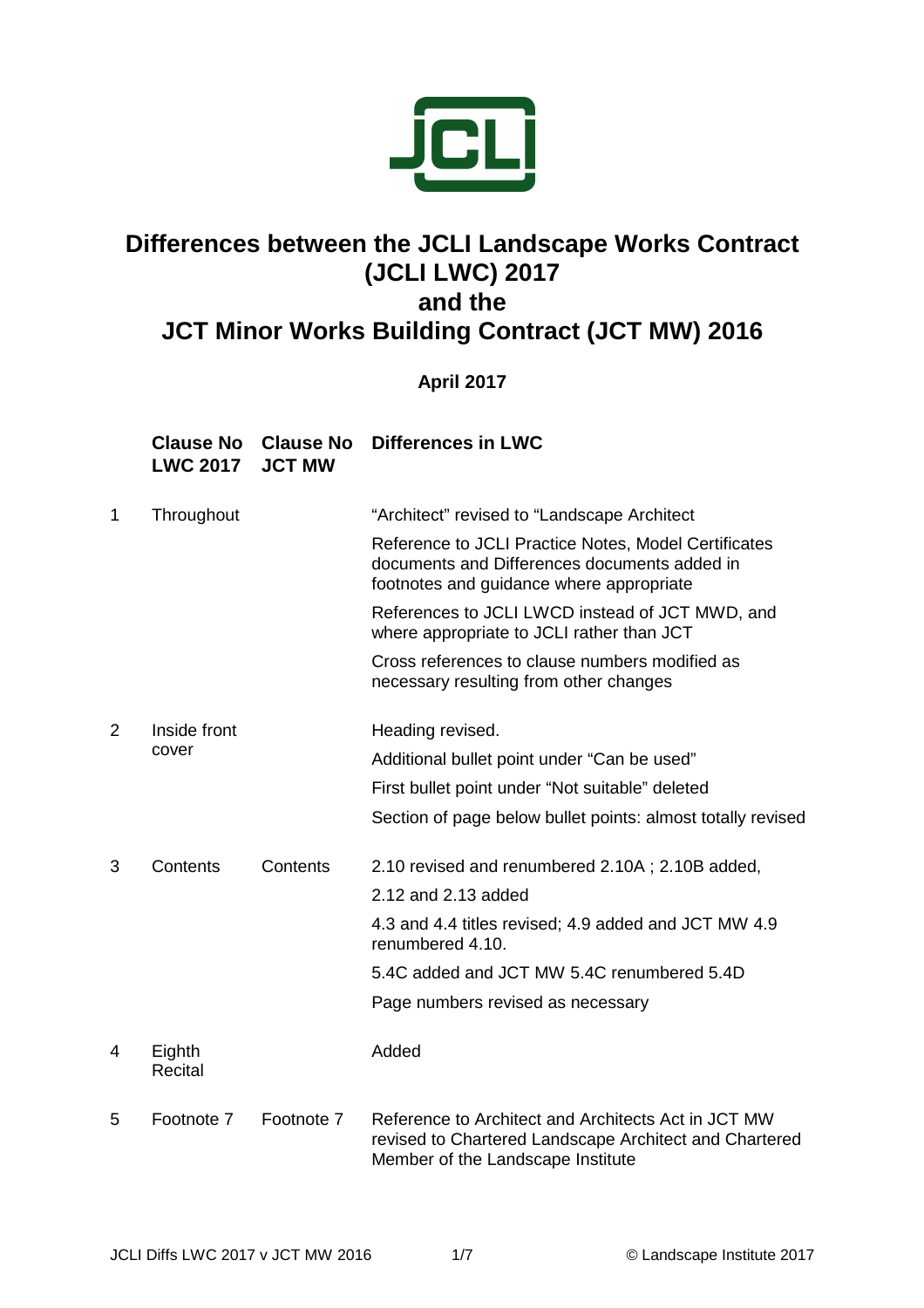| 6              | <b>Articles 4</b><br>and 5                             | Articles 4<br>and 5                                    | Phrase added at beginning of both Articles 4 and 5                                                                                                                                      |
|----------------|--------------------------------------------------------|--------------------------------------------------------|-----------------------------------------------------------------------------------------------------------------------------------------------------------------------------------------|
|                |                                                        |                                                        | " the Architect/Contract Administrator (or)" deleted in<br>Article 4                                                                                                                    |
|                |                                                        |                                                        | "the Contractor (or)" deleted in Article 5                                                                                                                                              |
| $\overline{7}$ | Footnote 8                                             | Footnote 8                                             | First paragraph revised to reflect removal of default PD<br>being LA/CA and default PC being Contractor                                                                                 |
|                |                                                        |                                                        | Second paragraph revised (minor) and a paragraph<br>added to include circumstances changing and the<br>possibility that a soft landscape project may not involve<br>'construction work' |
|                |                                                        |                                                        | Reference to JCLI PN8 added                                                                                                                                                             |
| 8              | Contract<br><b>Particulars</b><br><b>Fifth Recital</b> | Contract<br><b>Particulars</b><br><b>Fifth Recital</b> | 3 options for applicability of CDM added                                                                                                                                                |
| 9              | Footnote 12                                            | Footnote 12                                            | First sentence added                                                                                                                                                                    |
| 10             | <b>CP 2.10A</b><br>or 2.10B                            |                                                        | First item for these clauses added                                                                                                                                                      |
| 11             | <b>CP 2.10A</b><br>or 2.10B                            | CP 2.10                                                | "A or 2.10B" added in clause column and "3 months"<br>revised to "12 months"                                                                                                            |
| 12             | CP 2.13                                                |                                                        | added                                                                                                                                                                                   |
| 13             |                                                        | CP 4.3 first<br>item $+$<br>Footnote 17                | deleted                                                                                                                                                                                 |
| 14             | CP 4.3.1                                               | CP 4.3<br>second item                                  | Clause number changed; middle column first phrase<br>deleted                                                                                                                            |
| 15             | CP 4.4.1                                               | CP 4.3 third<br>item                                   | Clause number changed; middle column first phrase<br>deleted and wording revised to "value of work etc."                                                                                |
| 16             | CP 4.3, 4.4<br>and 4.8                                 | CP 4.3 and<br>4.8                                      | both items, 4.4 added                                                                                                                                                                   |
| 17             | Footnote 16                                            | Footnote 16                                            | Clause reference changed                                                                                                                                                                |
| 18             | CP 4.8.1                                               | CP 4.8.1                                               | Italics wording in brackets revised                                                                                                                                                     |
| 19             | CP 5.4A,<br>5.4B, 5.4C<br>and 5.4D                     | CP 5.4A,<br>5.4B and<br>5.4C                           | JCLI LWC 2012 5.4C included in JCLI LWC 2017<br>JCT MW 2016 5.4C renumbered 5.4D in JCLI LWC 2017                                                                                       |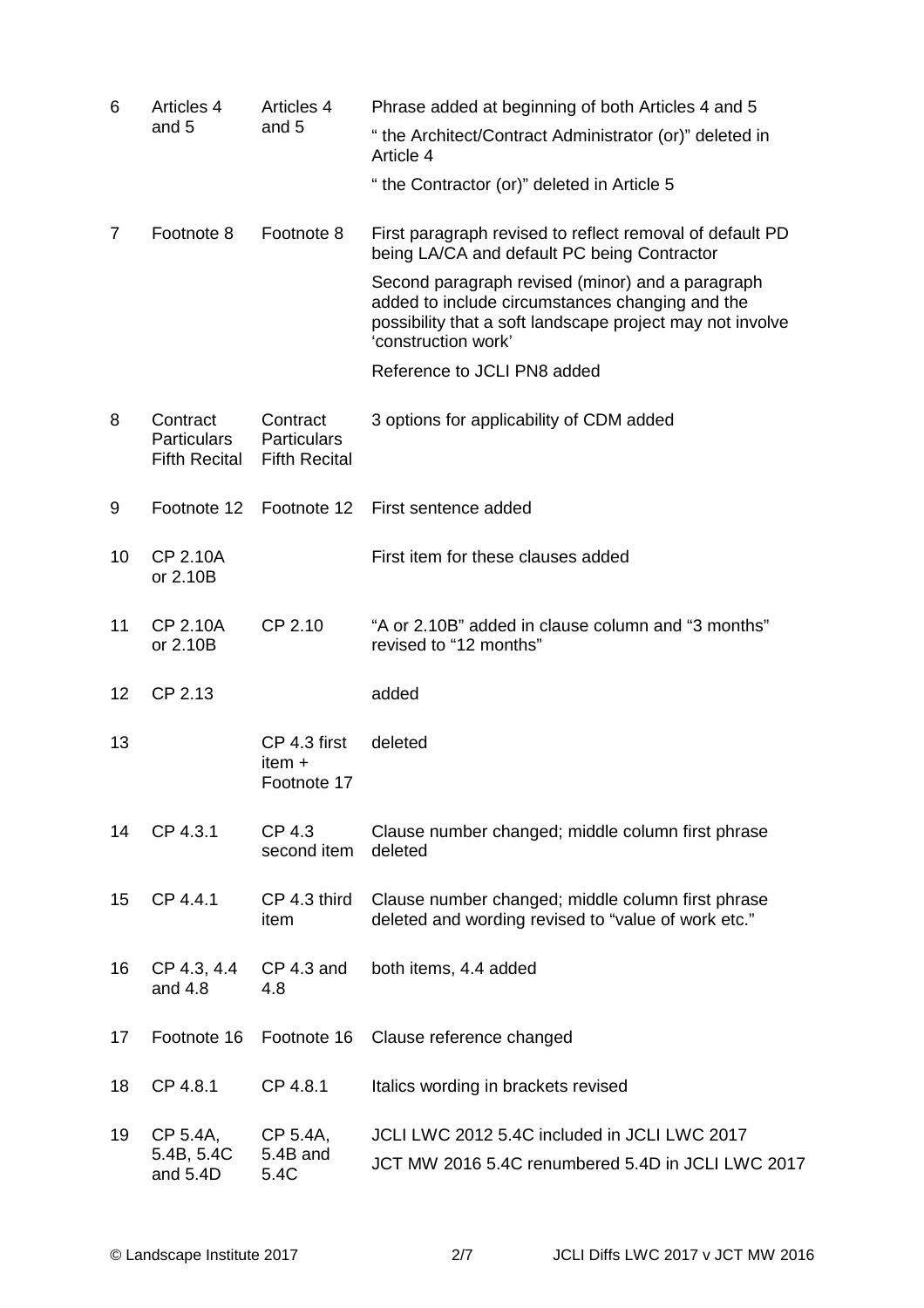| 20 | Footnote 17                          | Footnote 18                          | "whether clause 5.4C with clause 5.4A is appropriate"<br>added and 5.4C revised to 5.4D                                                                                                                                                                                        |
|----|--------------------------------------|--------------------------------------|--------------------------------------------------------------------------------------------------------------------------------------------------------------------------------------------------------------------------------------------------------------------------------|
| 21 | <b>CP 5.4D</b>                       | <b>CP 5.4C</b>                       | clause number revised                                                                                                                                                                                                                                                          |
| 22 | Attestation<br>notes on<br>execution | Attestation<br>notes on<br>execution | Page reference in second paragraph revised; location of<br>"vacant space" at end revised as appropriate                                                                                                                                                                        |
| 23 | Clause 1.1                           | Clause 1.1                           | Interim Valuation Date: deleted                                                                                                                                                                                                                                                |
|    |                                      |                                      | Definitions added: Relevant Part; Valuation.                                                                                                                                                                                                                                   |
| 24 | 2.1.1                                | 2.1.1                                | Wording in brackets added                                                                                                                                                                                                                                                      |
| 25 | 2.8.2                                | 2.8.2                                | Additional clauses added in brackets                                                                                                                                                                                                                                           |
| 26 | 2.8.3                                | 2.8.3                                | Wording in brackets added                                                                                                                                                                                                                                                      |
| 27 | 2.10A                                | 2.10                                 | Clause 2.10 in JCT MW revised to 2.10A with revised<br>title and second paragraph added                                                                                                                                                                                        |
| 28 | 2.10B                                |                                      | <b>Additional clause</b>                                                                                                                                                                                                                                                       |
| 29 | $2.12 + 2.13$                        |                                      | <b>Additional clauses</b>                                                                                                                                                                                                                                                      |
| 30 | 3.3.2                                | 3.3.2                                | First sentence in JCT MW deleted<br>3.3.2.3: reference to clause 4.9 added                                                                                                                                                                                                     |
| 31 | 3.9.1                                | 3.9.1                                | phrase added at beginning of first sentence                                                                                                                                                                                                                                    |
| 32 | 3.9.4                                | 3.9.4                                | phrase added in first line                                                                                                                                                                                                                                                     |
| 33 | Footnote 28                          | Footnote 29                          | phrase in brackets added and "under regulations 7(1)<br>and $8(7)$ " added                                                                                                                                                                                                     |
| 34 | Section 4<br>Payment                 | Section 4<br>Payment                 | JCT MW 2016 revises the payment clauses extensively<br>but JCLI LWC 2017 retains the structure and procedures<br>as in JCLI LWC 2012. Hence there are substantial<br>differences between the clauses and the payment<br>procedures in JCLI LWC 2017 and JCT MW 2016            |
|    |                                      |                                      | For example: JCT MW 2016 introduces Valuation Dates<br>and Contractor's applications for payment; interim<br>certificate clauses pre and post practical completion are<br>combined in one clause; failure to pay clauses are<br>combined; pay less notice clauses are combined |
|    |                                      |                                      | See also the track-changes document JCLI Differences<br>JCLI LWC 2017 v 2012                                                                                                                                                                                                   |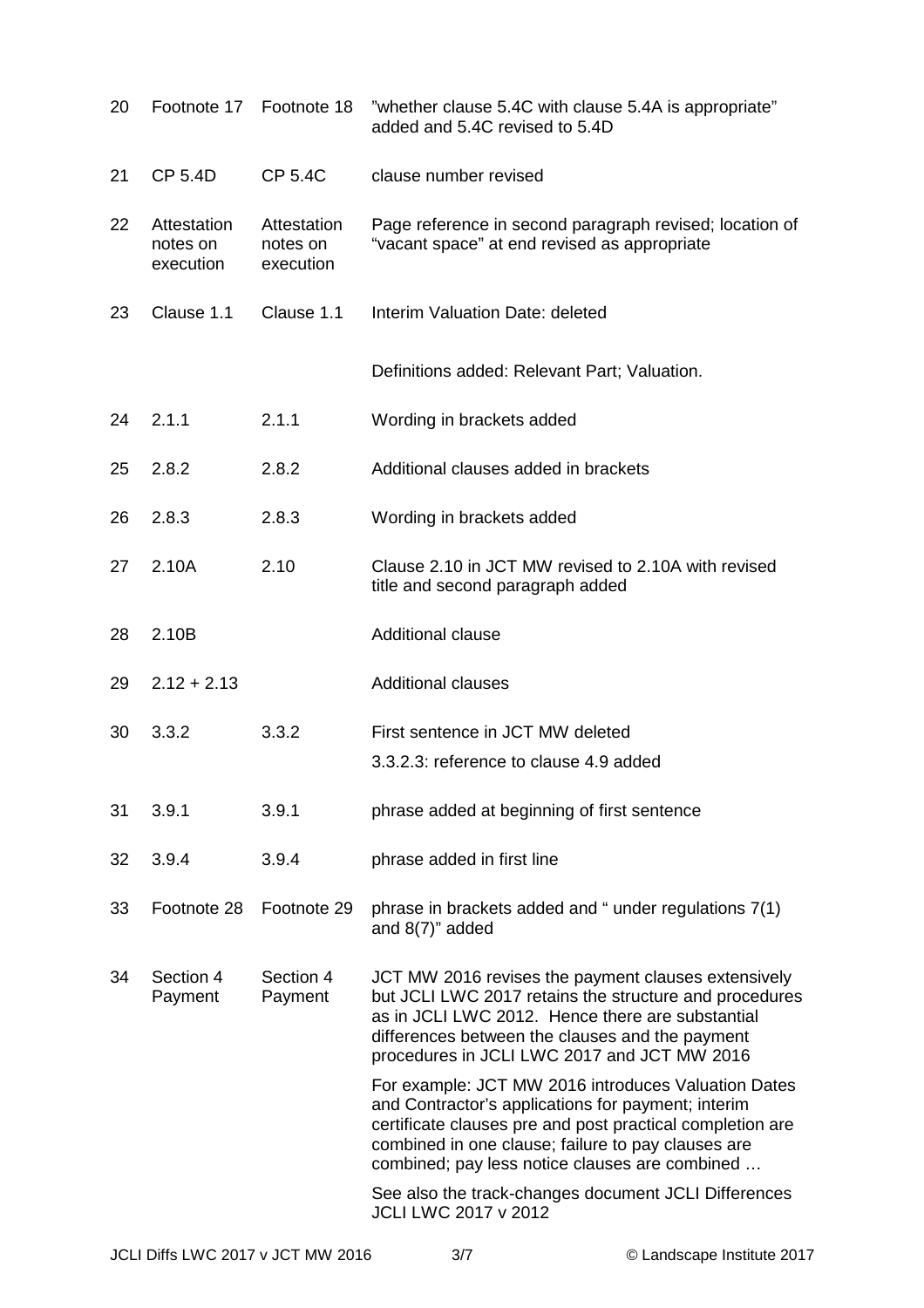|    |                    |                    | The differences below are not comprehensive, especially<br>concerning minor revisions                                                                                                                                                                             |
|----|--------------------|--------------------|-------------------------------------------------------------------------------------------------------------------------------------------------------------------------------------------------------------------------------------------------------------------|
| 35 | 4.3 and 4.4        | 4.3 and 4.4        | JCT MW 2011 clauses 4.3 and 4.4 restructured in JCT<br>MW 2016; but JCLI LWC 2017 essentially retains<br>clauses 4.3 and 4.4 the same as in JCLI LWC 2012                                                                                                         |
| 36 | 4.5.1              | 4.5.1              | first reference to "paying Party" revised to "Landscape<br>Architect/ Contract Administrator"; subsequent<br>references to "paying Party" revised to "Employer";<br>references to "relevant certificate" revised to "interim<br>certificate"; 4.8 revised to 4.4. |
| 37 | 4.5.2              | 4.5.2              | completely different                                                                                                                                                                                                                                              |
| 38 | 4.5.3              | 4.5.3              | referenced clause number different                                                                                                                                                                                                                                |
| 39 | 4.5.4              | 4.5.4              | 4.5.4.2 deleted and 4.5.4.1 incorporated in 4.5.4                                                                                                                                                                                                                 |
|    |                    |                    | "Party" revised to "the Landscape Architect/ Contract<br>Administrator" where relevant for issue of pay less<br>notices, otherwise revised to Employer or Contractor as<br>appropriate.                                                                           |
|    |                    |                    | end of last sentence revised                                                                                                                                                                                                                                      |
| 40 |                    | 4.5.5              | <b>Deleted</b>                                                                                                                                                                                                                                                    |
| 41 | 4.5.5              | 4.5.6              | Renumbered                                                                                                                                                                                                                                                        |
| 42 | 4.6.1              | 4.6.1              | "Party" defined as "Employer" or "Contractor" as<br>appropriate and clause numbers stated rather than<br>"Conditions"                                                                                                                                             |
| 43 | 4.7.3              | 4.7.3              | Wording at end revised                                                                                                                                                                                                                                            |
| 44 | 4.8.1              | $4.8.1 +$<br>4.8.2 | JCT MW 2016 clauses 4.8.1.and 4.8.2 combined as<br>4.8.1 in JCLI LWC 2017                                                                                                                                                                                         |
|    |                    |                    | subclauses .1 and .2 modified to correspond with<br>calculations in JCLI LWC 2017 clause 4.3                                                                                                                                                                      |
|    |                    |                    | ""the Landscape Architect/Contract Administrator<br>considers to be" added in penultimate sentence                                                                                                                                                                |
| 45 | 4.8.2              | 4.8.3              | renumbered and clause reference changed in text                                                                                                                                                                                                                   |
| 46 | $4.8.3 -$<br>4.8.5 |                    | added but essentially the same as in JCLI LWC 2012                                                                                                                                                                                                                |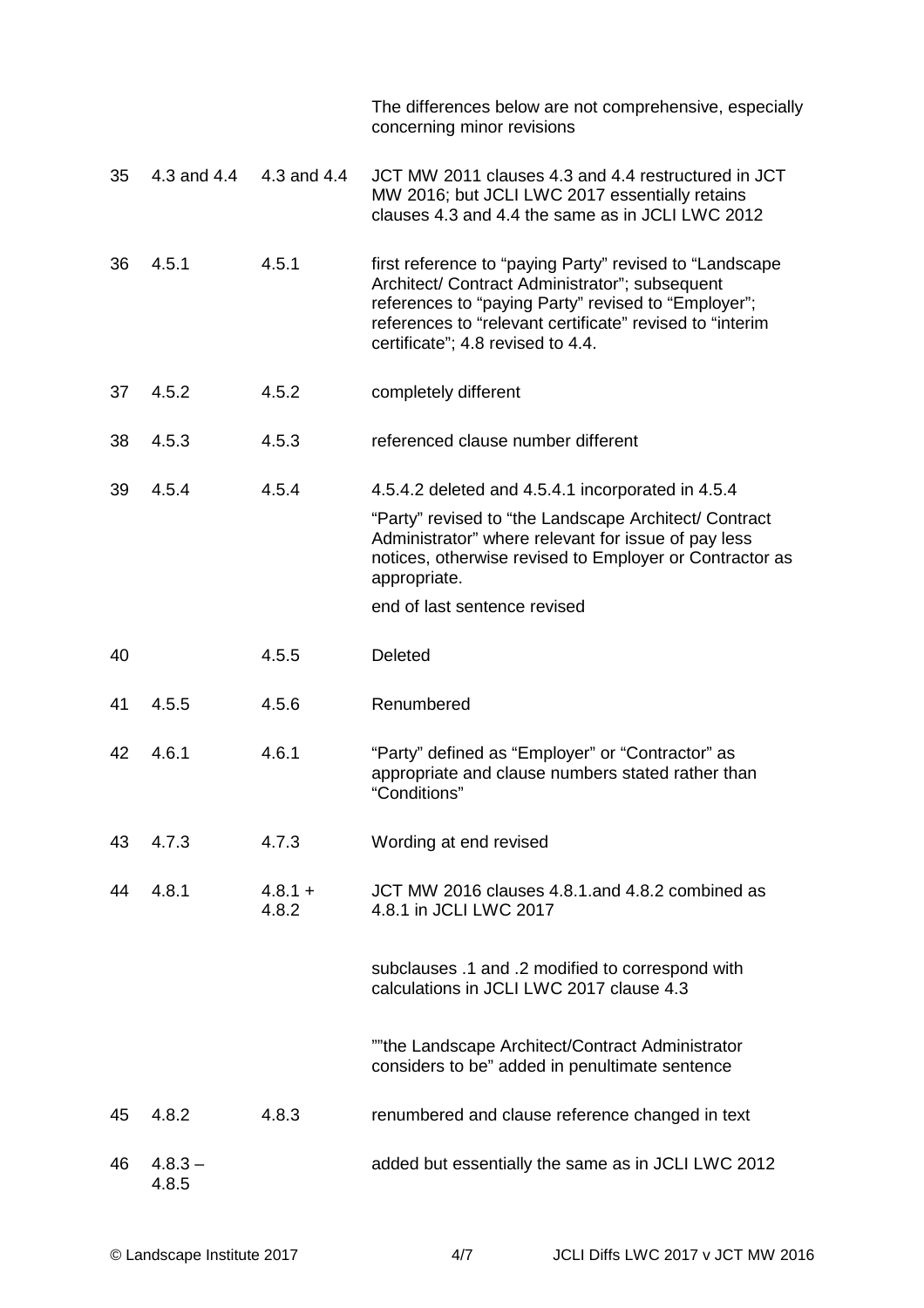| 47 | 4.9                      |                 | added, similar to clause 4.9 in JCLI LWC 2012                                                                                                                    |
|----|--------------------------|-----------------|------------------------------------------------------------------------------------------------------------------------------------------------------------------|
| 48 | 4.10                     | 4.9             | renumbered; reference to 4.4 added                                                                                                                               |
| 49 | 5.4C                     |                 | added, essentially the same as 5.4C in JCT MW 2011<br>and in JCLI LWC 2012                                                                                       |
| 50 | 5.4D                     | 5.4C            | renumbered                                                                                                                                                       |
| 51 | 6.7.2                    | 6.7.2           | "Employer" revised to "Landscape Architect/ Contract<br>Administrator" in 6.7.2.1 and 6.7.2.2                                                                    |
| 52 | Footnote 34              | Footnote 35     | last sentence deleted                                                                                                                                            |
| 53 | Guidance<br><b>Notes</b> |                 | References to JCLI Practice Notes added or to replace<br>JCT references, where appropriate.                                                                      |
|    | General                  |                 | References to JCT revised to JCLI or JCLI added where<br>appropriate.                                                                                            |
|    |                          |                 | References to JCT MW revised to JCLI LWC where<br>appropriate                                                                                                    |
|    |                          |                 | References to building revised to landscape as<br>appropriate                                                                                                    |
| 54 | <b>GN Intro</b>          |                 | Added                                                                                                                                                            |
| 55 | GN <sub>4</sub>          | GN <sub>4</sub> | Last phrase of both of the first 2 sentences in JCT MW<br>deleted                                                                                                |
| 56 | GN <sub>8</sub>          | GN <sub>8</sub> | Last sentence added                                                                                                                                              |
| 57 | <b>GN 10</b>             | <b>GN 10</b>    | "and doing Valuations for pay less notices" added to first<br>item in list                                                                                       |
| 58 | <b>GN 14</b>             | <b>GN 14</b>    | First paragraph added; JCT first paragraph deleted                                                                                                               |
|    |                          |                 | JCT second and third paragraphs combined to JCLI<br>second paragraph and revised to reflect differences<br>between JCLI and JCT payment provisions               |
|    |                          |                 | Third paragraph same as JCT fourth paragraph                                                                                                                     |
|    |                          |                 | JCT paragraphs 5, 6 and 7 deleted                                                                                                                                |
|    |                          |                 |                                                                                                                                                                  |
|    |                          |                 | Fourth paragraph added                                                                                                                                           |
|    |                          |                 | Fifth paragraph same as JCT eighth paragraph                                                                                                                     |
|    |                          |                 | Penultimate paragraph in LWC (last para in JCT) revised<br>due to LA/CA issuing payless notices rather than<br>Employer and "withholding" revised to "deduction" |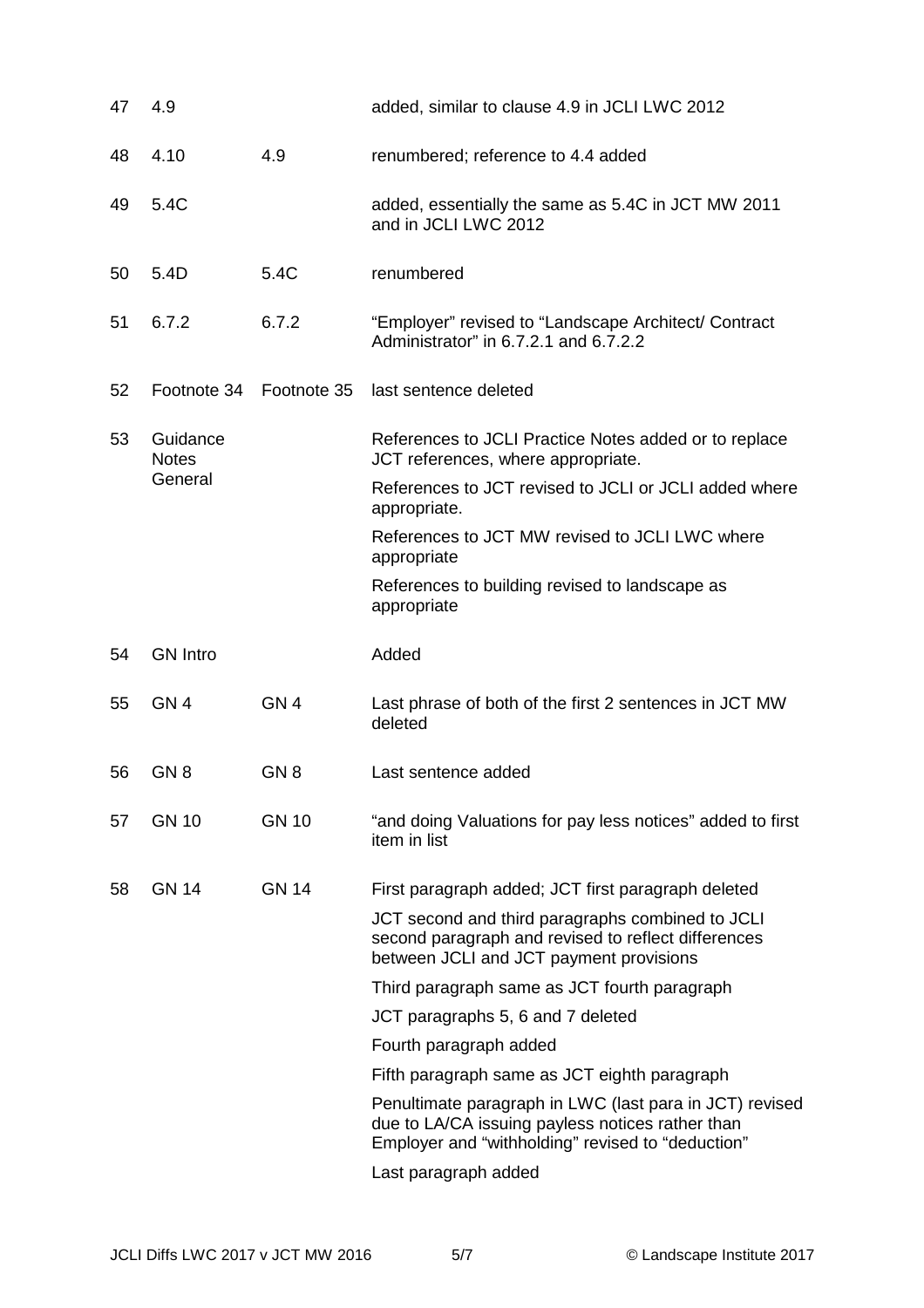| 59 | <b>GN 15</b> | <b>GN 15</b> | revisions due to LA/CA issuing payless notices rather<br>than Employer                                                                                                 |
|----|--------------|--------------|------------------------------------------------------------------------------------------------------------------------------------------------------------------------|
| 60 | <b>GN 21</b> | <b>GN 21</b> | Last sentence simplified                                                                                                                                               |
| 61 | <b>GN 22</b> | <b>GN 22</b> | Second sentence deleted                                                                                                                                                |
|    |              |              | Second paragraph added.                                                                                                                                                |
| 62 | <b>GN 23</b> | <b>GN 23</b> | Phrase in brackets in second sentence added instead of<br>similar JCT wording; minor modifications including<br>"CDM" added to title, and reference to JCLI PN8 at end |
| 63 | <b>GN 24</b> | <b>GN 24</b> | Everything after the first sentence added; minor<br>modifications to first sentence; "CDM" added to title                                                              |
| 64 | <b>GN 26</b> | <b>GN 26</b> | Everything after the first sentence added                                                                                                                              |
| 65 | <b>GN 27</b> | <b>GN 27</b> | "3" revised to "12"; and second half added starting "If<br>clause 2.10A "                                                                                              |
| 66 | <b>GN 28</b> | <b>GN 28</b> | First paragraph revised to reflect JCLI retention of<br>previous clause 5.4C and inclusion of the JCT new<br>clause 5.4C as 5.4D                                       |
|    |              |              | Fourth paragraph: minor modifications to first sentence<br>including last phrase deleted; second and third<br>sentences added                                          |
|    |              |              | Fifth and sixth paragraphs added instead of JCT fifth<br>paragraph                                                                                                     |
| 67 | <b>GN 29</b> | <b>GN 29</b> | Fourth sentence revised due to LA/CA issuing payless<br>notices rather than Employer; loast sentence added                                                             |
| 68 | <b>GN 30</b> | <b>GN 30</b> | Example revised from re-decorating premises to re-<br>pointing boundary walls                                                                                          |
| 69 | <b>GN 32</b> |              | Added                                                                                                                                                                  |

Care has been taken in preparing this document but there is no guarantee that all of the significant differences have been identified above.